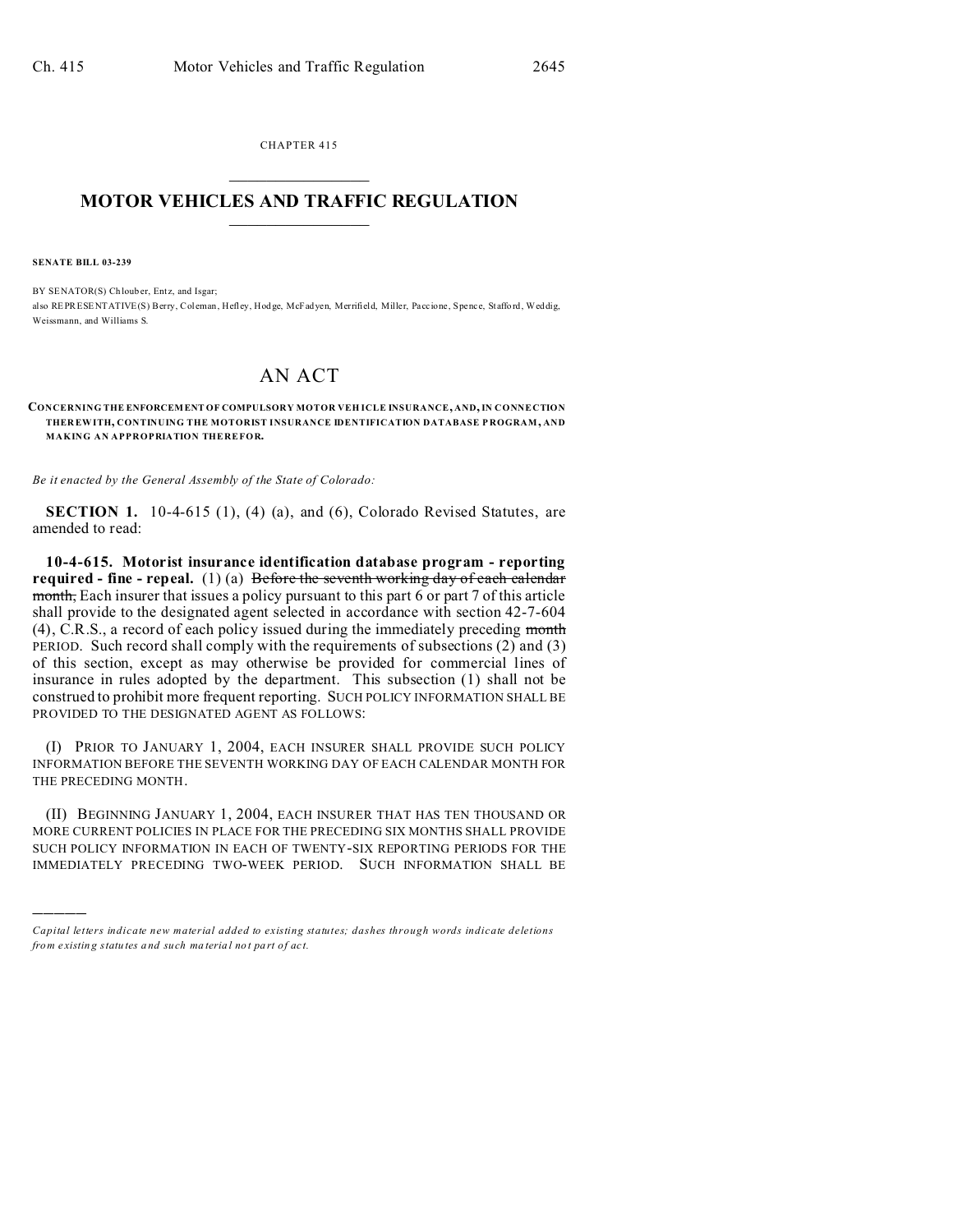REPORTED NO LATER THAN SEVEN WORKING DAYS AFTER THE LAST DATE OF THE REPORT PERIOD.

(III) BEGINNING JULY 1, 2004, EACH INSURER THAT HAS TEN THOUSAND OR MORE CURRENT POLICIES IN PLACE FOR THE PRECEDING SIX MONTHS SHALL PROVIDE SUCH POLICY INFORMATION EVERY WEEK FOR THE IMMEDIATELY PRECEDING WEEK. SUCH INFORMATION SHALL BE REPORTED NO LATER THAN SEVEN WORKING DAYS AFTER THE LAST DATE OF THE WEEK REPORTED ON.

(b) BEGINNING JANUARY 1, 2004, EACH INSURER SHALL PROVIDE POLICY INFORMATION ON ALL EXISTING POLICES ISSUED BY SUCH INSURER TO THE DESIGNATED AGENT AT LEAST EVERY SIX MONTHS. THE DESIGNATED AGENT AND THE WORKING GROUP CREATED IN SECTION 42-7-604 (4) (b), C.R.S., SHALL DETERMINE IF ANY NEW MEANS OF TRANSMITTAL OF SUCH INFORMATION MAY BE UTILIZED. EACH INSURER SHALL PROVIDE INFORMATION REGARDING CHANGES TO EXISTING POLICIES TO THE DESIGNATED AGENT AT THE TIME OF RECEIPT OF SUCH INFORMATION.

(4) (a) The department of revenue DIVISION OF INSURANCE shall assess a fine of not more than two hundred fifty dollars against an insurer for each day such insurer fails to comply with REPORT TIMELY AND ACCURATE INFORMATION IN ACCORDANCE WITH this section or with rules promulgated pursuant to section 42-7-604 (8), C.R.S. ANY ADMINISTRATIVE COSTS INCURRED BY THE DIVISION OF INSURANCE SHALL BE PAID FROM THE FINES ASSESSED PURSUANT TO THIS PARAGRAPH (a).

(6) This section is repealed, effective  $July 1, 2003$ , unless the review conducted by the department of regulatory agencies pursuant to section 42-7-608, C.R.S., and reported to the general assembly indicates that the proportion of uninsured motorists declined between July 1, 2000, and the date of the department's review JULY 1, 2006, UNLESS THE MOTORIST INSURANCE IDENTIFICATION DATABASE PROGRAM CREATED IN SECTION 42-7-604, C.R.S., IS EXTENDED BY THE GENERAL ASSEMBLY BEYOND SUCH DATE.

**SECTION 2. Repeal.** 42-7-608, Colorado Revised Statutes, is repealed as follows:

**42-7-608. Review by department of regulatory agencies - repeal.** (1) The department of regulatory agencies shall review the operation and performance of the motorist insurance identification database program pursuant to section 24-34-104, C.R.S., to determine whether the proportion of uninsured motorists had declined between July 1, 2000, and the date of the review and shall submit a report of its findings to the general assembly no later than October 15, 2002. The department of regulatory agencies shall make copies of its report available to each member of the general assembly.

(2) This section is repealed, effective July 1, 2003.

**SECTION 3.** 42-7-609, Colorado Revised Statutes, is amended to read:

**42-7-609. Repeal of sections.** Sections 42-7-603 to 42-7-609 42-7-607 AND THIS SECTION are repealed, effective  $J_{\text{uly}}$  1, 2003, unless the review conducted by the department of regulatory agencies pursuant to section 42-7-608 and reported to the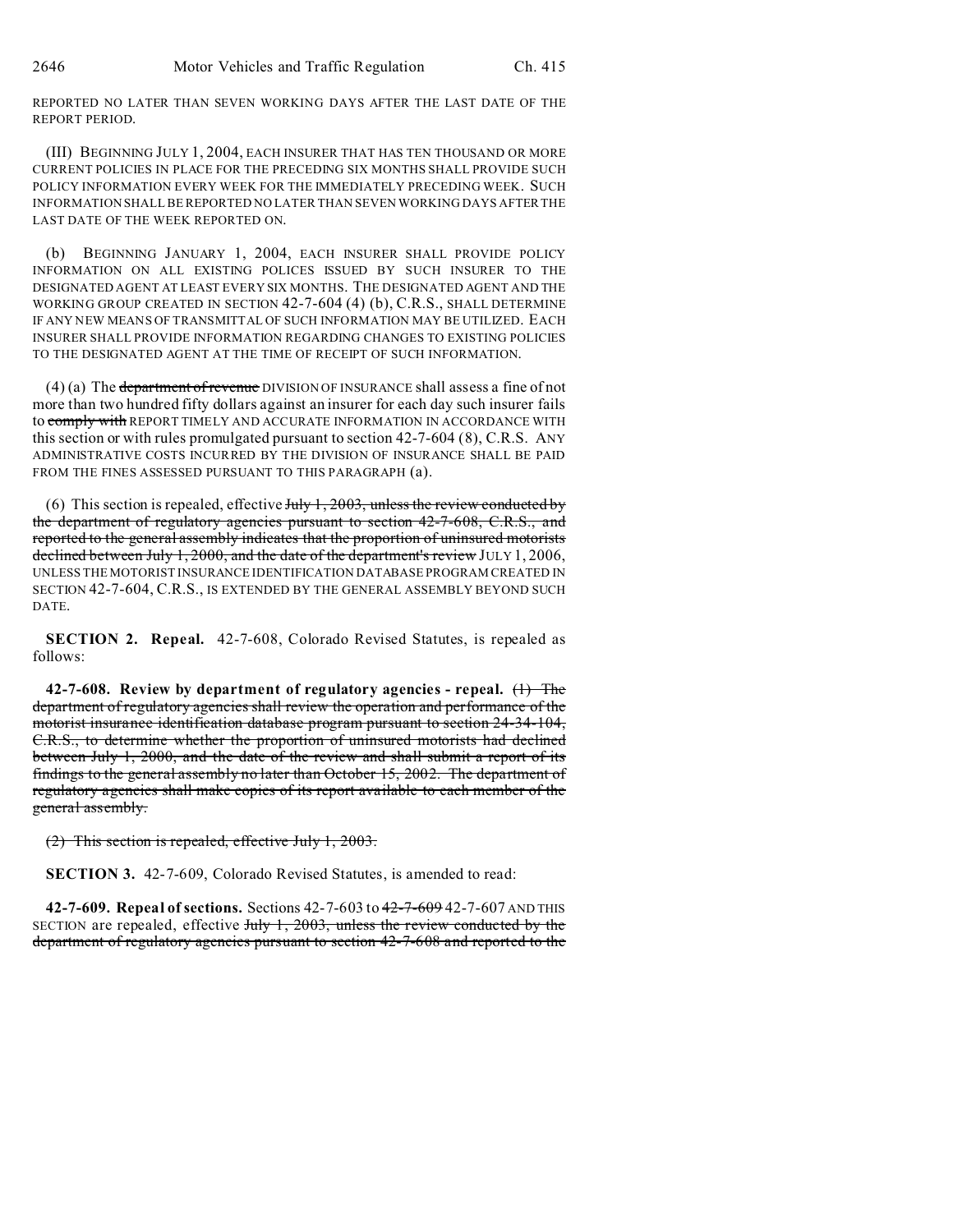general assembly indicates that the proportion of uninsured motorists declined between July 1, 2000, and the date of the department's review JULY 1, 2006. PRIOR TO SUCH REPEAL, THE DEPARTMENT OF REGULATORY AGENCIES SHALL REVIEW THE MOTORIST INSURANCE IDENTIFICATION DATABASE PROGRAM, CREATED IN SECTION 42-7-604, PURSUANT TO SECTION 24-34-104, C.R.S. IN ITS REVIEW, THE DEPARTMENT SHALL CONSIDER WHETHER, SINCE THE INCEPTION OF THE PROGRAM, THE RATE OF UNINSURED DRIVERS HAS DECREASED; THE NUMBER OF LETTERS SENT PURSUANT TO SECTION 42-7-604 (5) (c) (III), AND THEIR EFFECT ON THE RATE OF UNINSURED DRIVERS; THE DEGREE TO WHICH LAW ENFORCEMENT USES THE MOTORIST INSURANCE IDENTIFICATION DATABASE; AND THE USE AND EFFECTIVENESS OF THE INTERNET OPTION REQUIRED PURSUANT TO SECTION 42-7-604 (5) (c) (I). IN CONDUCTING ITS REVIEW PURSUANT TO SECTION 24-34-104, C.R.S., THE DEPARTMENT SHALL ONLY CONSIDER SUBPARAGRAPHS (I), (III), (IV), AND (IX) OF PARAGRAPH (b) OF SUBSECTION (9) OF SUCH SECTION.

**SECTION 4. Repeal.** 24-34-104 (32.5) (g), Colorado Revised Statutes, is repealed as follows:

**24-34-104. General assembly review of regulatory agencies and functions for termination, continuation, or reestablishment.** (32.5) The following agencies, functions, or both, shall terminate on July 1, 2003:

 $(g)$  The motorist insurance identification database program created in section 42-7-604, C.R.S.

**SECTION 5.** 24-34-104 (37), Colorado Revised Statutes, is amended BY THE ADDITION OF A NEW PARAGRAPH to read:

**24-34-104. General assembly review of regulatory agencies and functions for termination, continuation, or reestablishment.** (37) The following agencies, functions, or both, shall terminate on July 1, 2006:

(e) THE MOTORIST INSURANCE IDENTIFICATION DATABASE PROGRAM CREATED IN SECTION 42-7-604, C.R.S.

**SECTION 6.** 42-3-134 (1) (c) and (26) (d) (II), Colorado Revised Statutes, are amended to read:

**42-3-134. Registration fees - passenger and passenger-mile taxes - fee schedule for years of TABOR surplus revenue - refund - clean screen fund repeal.** (1) (c) This subsection (1) is repealed, effective July 1,  $\frac{2003}{2008}$ , unless the review conducted by the department of regulatory agencies pursuant to section 42-7-608 and reported to the general assembly indicates that the proportion of uninsured motorists declined between July 1, 2000, and the date of the department's review MOTORIST INSURANCE IDENTIFICATION DATABASE PROGRAM CREATED IN SECTION 42-7-604 IS EXTENDED BY THE GENERAL ASSEMBLY BEYOND SUCH DATE.

(26) (d) (II) This paragraph (d) is repealed, effective  $J_{\text{uly}}$  1, 2003, unless the review conducted by the department of regulatory agencies pursuant to section 42-7-608 and reported to the general assembly indicates that the proportion of uninsured motorists declined between July 1, 2000, and the date of the department's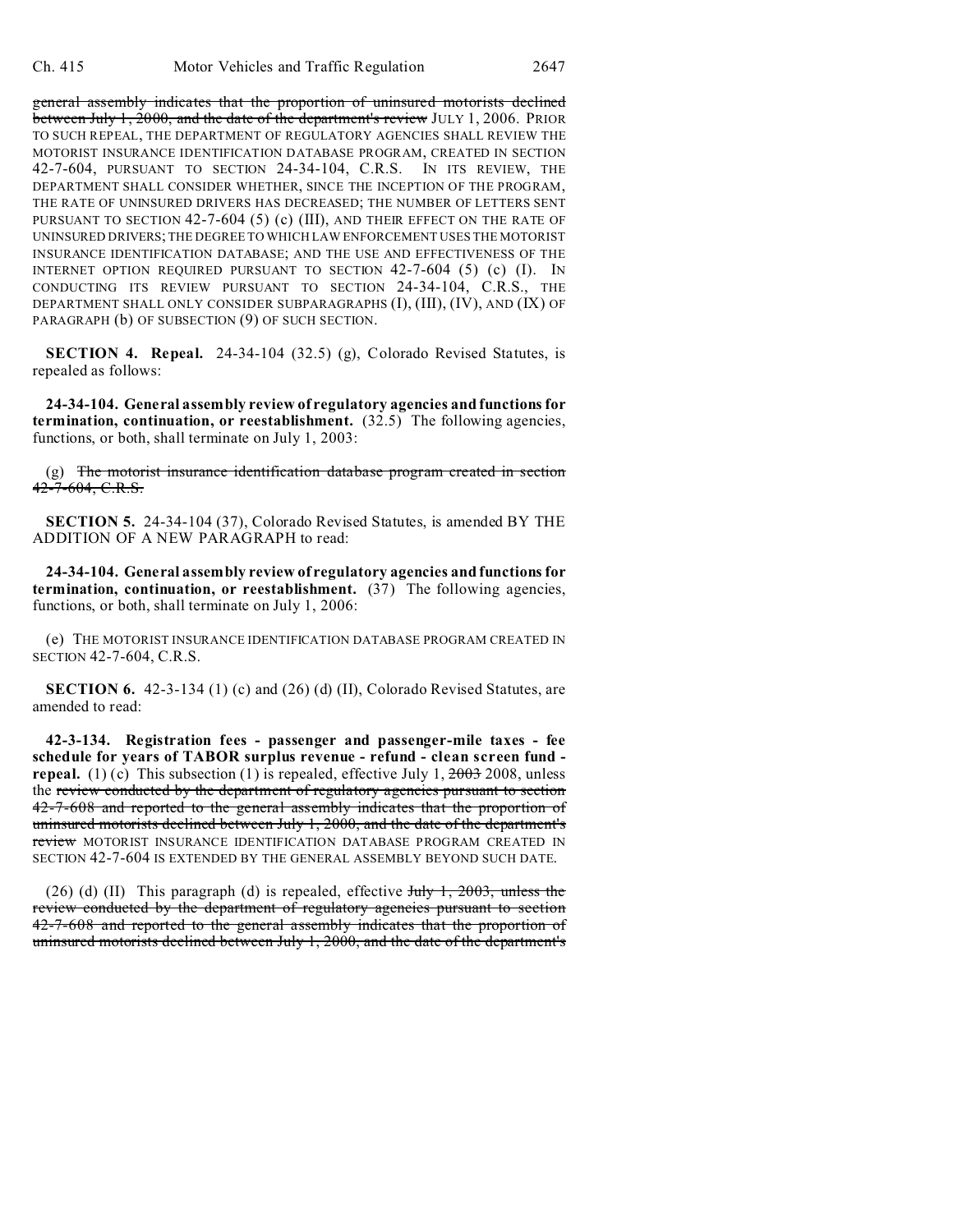review JULY 1, 2006, UNLESS THE MOTORIST INSURANCE IDENTIFICATION DATABASE PROGRAM CREATED IN SECTION 42-7-604 IS EXTENDED BY THE GENERAL ASSEMBLY BEYOND SUCH DATE.

**SECTION 7.** 42-4-1409 (1), (2), (3), (4), (5), (6), and (8), Colorado Revised Statutes, are amended to read:

**42-4-1409. Compulsory insurance - penalty.** (1) No owner of a motor vehicle required to be registered in this state shall operate the vehicle or permit it to be operated on the public highways of this state when the owner has failed to have a complying policy or certificate of self-insurance in full force and effect as required by sections 10-4-705 and 10-4-716, C.R.S. LAW.

(2) No person shall operate a motor vehicle on the public highways of this state without a complying policy or certificate of self-insurance in full force and effect as required by sections  $10-4-705$  and  $10-4-716$ , C.R.S. LAW.

(3) When an accident occurs, or when requested to do so following any lawful traffic contact or during any traffic investigation by a peace officer, no owner or operator of a motor vehicle shall fail to present to the requesting officer immediate evidence of a complying policy or certificate of self-insurance in full force and effect as required by sections  $10-4-705$  and  $10-4-716$ , C.R.S. LAW.

 $(4)$  (a) Any person who violates the provisions of subsection  $(1)$ ,  $(2)$ , or  $(3)$  of this section commits a class 1 misdemeanor traffic offense. The minimum fine imposed by section 42-4-1701 (3) (a) (II) (A) shall be mandatory, and the court shall not suspend such minimum fine, in whole or in part, unless it is established that appropriate insurance as required under sections 10-4-705 and 10-4-716, C.R.S., BY LAW has been obtained. Nothing in this paragraph (a) shall be construed to prevent the court from imposing a fine greater than the minimum mandatory fine.

(b) Upon a second or subsequent conviction under this section within a period of two years following a prior conviction under this section, in addition to any imprisonment imposed pursuant to section  $42-4-1701$  (3) (a) (II) (A), the defendant shall be punished by a minimum mandatory fine of not less than two hundred dollars, and the court shall not suspend such minimum fine, in whole or in part, unless it is established that appropriate insurance as required under sections 10-4-705 and 10-4-716, C.R.S., BY LAW has been obtained. Nothing in this paragraph (b) shall be construed to prevent the court from imposing a fine greater than the minimum mandatory fine.

(c) In addition to the penalties prescribed in paragraphs (a) and (b) of this subsection (4), any person convicted pursuant to this section may, at the discretion of the court, be sentenced to perform not less than forty hours of community service, subject to the provisions of section 18-1.3-507, C.R.S.

(5) Testimony of the failure of any owner or operator of a motor vehicle to present immediate evidence of a complying policy or certificate of self-insurance in full force and effect as required by sections  $10-4-705$  and  $10-4-716$ , C.R.S. LAW, when requested to do so by a peace officer, shall constitute prima facie evidence, at a trial concerning a violation charged under subsection (1) or (2) of this section, that such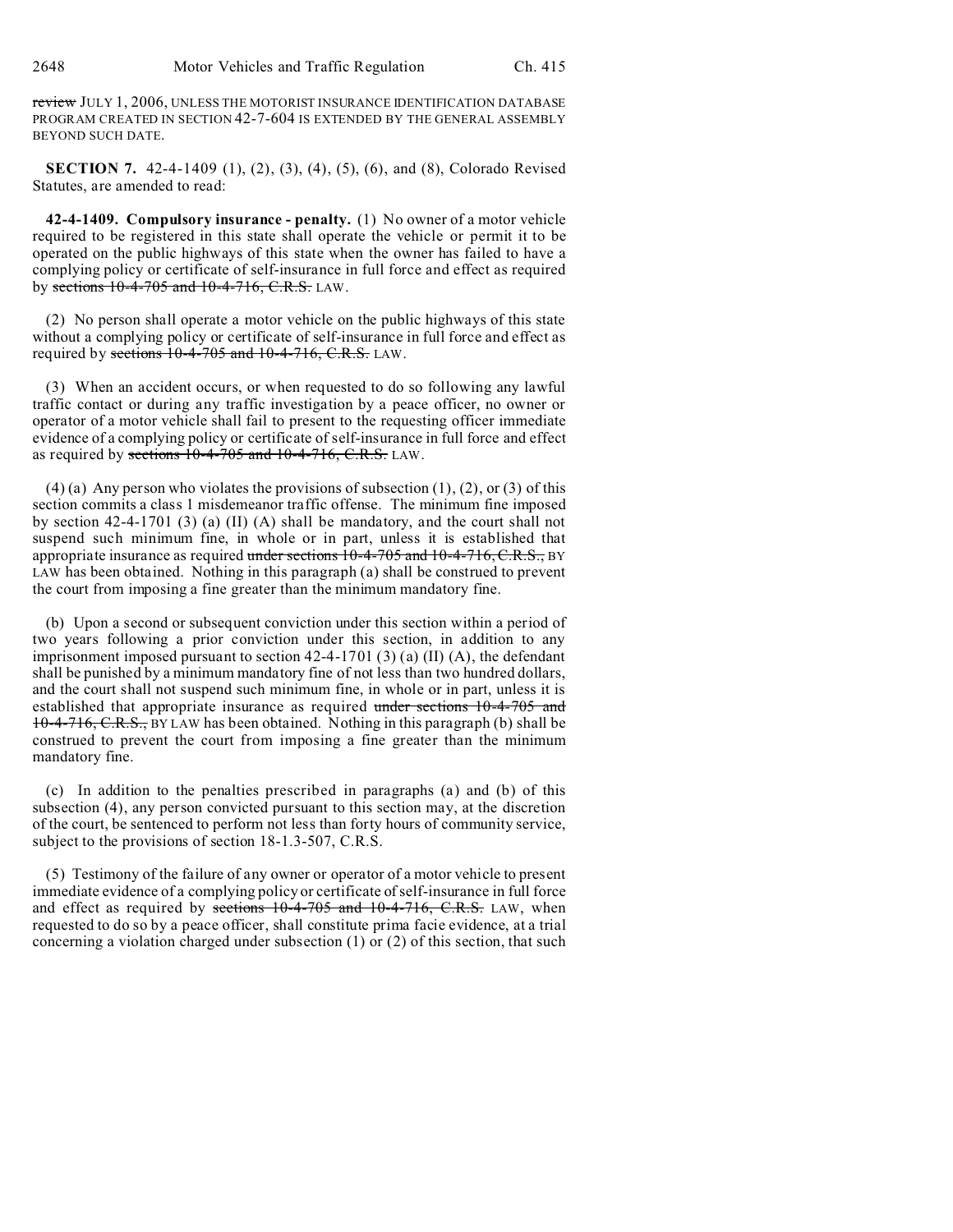owner or operator of a motor vehicle violated subsection (1) or (2) of this section.

(6) No person charged with violating subsection  $(1)$ ,  $(2)$ , or  $(3)$  of this section shall be convicted if the person produces in court a bona fide complying policy or certificate of self-insurance which THAT was in full force and effect as required by sections 10-4-705 and 10-4-716, C.R.S., LAW at the time of the alleged violation.

(8) This section is repealed, effective July  $1, 2003$ , unless the review conducted by the department of regulatory agencies pursuant to section 42-7-608 and reported to the general assembly indicates that the proportion of uninsured motorists declined between July 1, 2000, and the date of the department's review.

**SECTION 8.** 42-4-1410 (3), Colorado Revised Statutes, is amended to read:

**42-4-1410. Proof of financial responsibility required - suspension of license - repeal.** (3) This section is repealed, effective July 1, 2003 2006, unless the review conducted by the department of regulatory agencies pursuant to section 42-7-608 and reported to the general assembly indicates that the proportion of uninsured motorists declined between July 1, 2000, and the date of the department's review MOTORIST INSURANCE IDENTIFICATION DATABASE PROGRAM CREATED IN SECTION 42-7-604 IS EXTENDED BY THE GENERAL ASSEMBLY BEYOND SUCH DATE.

**SECTION 9.** 42-5-104, Colorado Revised Statutes, is amended BY THE ADDITION OF A NEW SUBSECTION to read:

**42-5-104. Theft of motor vehicle parts - theft of license plates.** (4) ANY PERSON WHO STEALS A LICENSE PLATE SHALL BE IN VIOLATION OF PARAGRAPH (a) OF SUBSECTION (2) OF THIS SECTION.

**SECTION 10.** 42-7-301.5 (4), Colorado Revised Statutes, is amended to read:

**42-7-301.5. Proof of financial responsibility - repeal.** (4) This section is repealed, effective July  $1, \frac{2003}{2006}$ , unless the review conducted by the department of regulatory agencies pursuant to section 42-7-608 and reported to the general assembly indicates that the proportion of uninsured motorists declined between July 1, 2000, and the date of the department's review MOTORIST INSURANCE IDENTIFICATION DATABASE PROGRAM CREATED IN SECTION 42-7-604 IS EXTENDED BY THE GENERAL ASSEMBLY BEYOND SUCH DATE.

**SECTION 11. Repeal.** 42-7-601 (2), Colorado Revised Statutes, is repealed as follows:

**42-7-601. Short title.** (2) Effective July 1, 2001, this part 6 shall be known and may be cited as the "Motorist Identification Database Program Act" unless the review conducted by the department of regulatory agencies pursuant to section 42-7-608 and reported to the general assembly indicates that the number of uninsured motorist claims reported by insurers declined between July 1, 1997, and the date of the department's review.

**SECTION 12.** 42-7-604 (5), Colorado Revised Statutes, is amended BY THE ADDITION OF A NEW PARAGRAPH to read: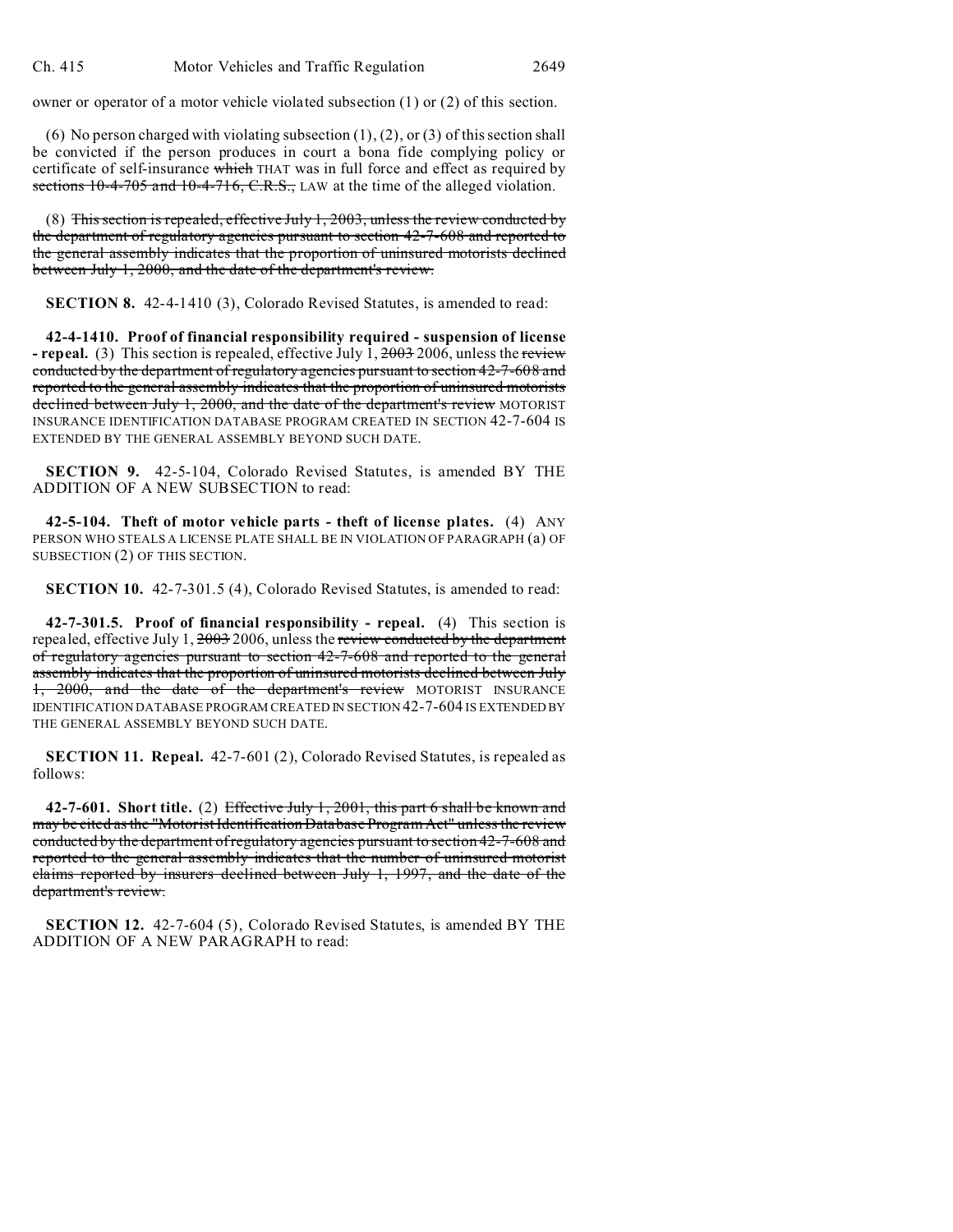**42-7-604. Motorist insurance identification database program - creation administration - selection of designated agent - legislative declaration.** (5) (c) THE DESIGNATED AGENT SHALL:

(I) PROVIDE AN INTERNET OPTION THAT ALLOWS CITIZENS, COUNTY CLERKS, AND INSURERS AND THEIR AGENTS, INCLUDING COMMERCIAL INSURERS, TO SUBMIT INSURANCE INFORMATION DIRECTLY TO THE DESIGNATED AGENT. SUCH INFORMATION SHALL BE VERIFIED BY THE DESIGNATED AGENT. EACH INSURER SHALL COOPERATE WITH THE DESIGNATED AGENT'S VERIFICATION PROCESS.

(II) PROVIDE A REASONABLE AND ADEQUATE QUALITY CONTROL PROCESS TO ENSURE THE ACCURATE INPUT OF DATA, INCLUDING THE VEHICLE IDENTIFICATION NUMBERS AND INSURANCE INFORMATION PROVIDED TO SUCH DESIGNATED AGENT.

(III) UPON RECEIPT OF INFORMATION THAT A VEHICLE HAS BEEN OPERATED ON PUBLIC HIGHWAYS OR STREETS AND UNINSURED UNDER THE SAME OWNER FOR A PERIOD OF SIXTY CONSECUTIVE DAYS, SEND A LETTER OF NONCOMPLIANCE TO SUCH OWNER PURSUANT TO SECTION 42-7-605 (1). SUCH LETTER SHALL STATE IN BOLD-FACED TYPE IN THE SAME FONT AS THE REST OF THE LETTER THAT THE OWNER OF THE VEHICLE IS RESPONSIBLE FOR PROVIDING PROOF OF INSURANCE TO THE DESIGNATED AGENT AND THAT SUCH PROOF SHALL NOT BE TRANSMITTED BY THE DEPARTMENT OR BY THE COUNTY CLERK OR OTHER LOCAL OFFICIAL.

(IV) PROVIDE THE DEPARTMENT OF REVENUE ACCESS TO THE DESIGNATED AGENT'S DATABASE OF INSURANCE INFORMATION IN ORDER TO PROVIDE EACH COUNTY CLERK ACCESS TO THE MOST CURRENTLY AVAILABLE DATA.

**SECTION 13. Repeal.** 42-7-604 (6.5) and (7), Colorado Revised Statutes, are repealed as follows:

**42-7-604. Motorist insurance identification database program - creation administration - selection of designated agent - legislative declaration.** (6.5) All insurers actively writing automobile insurance will report their policyholder and uninsured motorist claim numbers to the commissioner in a manner prescribed by the commissioner, starting with data for the twelve-month period immediately preceding July 1, 1997.

(7) The division of insurance in the department of regulatory agencies shall contract with a company that gathers statistical information concerning personal lines of property and casualty insurance. Said company shall be paid from the motorist insurance identification account within the highway users tax fund, and shall report the frequency of uninsured motorist claims to the division of insurance on a regular basis. Such report shall include the proportion of uninsured motorists for the twelve-month period immediately preceding July 1, 2001.

**SECTION 14. Appropriation - adjustments in 2003 long bill.** For the implementation of this act, appropriations made in the annual general appropriations act for the fiscal year beginning July 1, 2003, shall be adjusted as follows: The appropriation to the department of regulatory agencies, division of insurance, is decreased by twelve thousand five hundred dollars (\$12,500). Said sum shall be cash funds exempt from the motorist insurance identification account, created in section